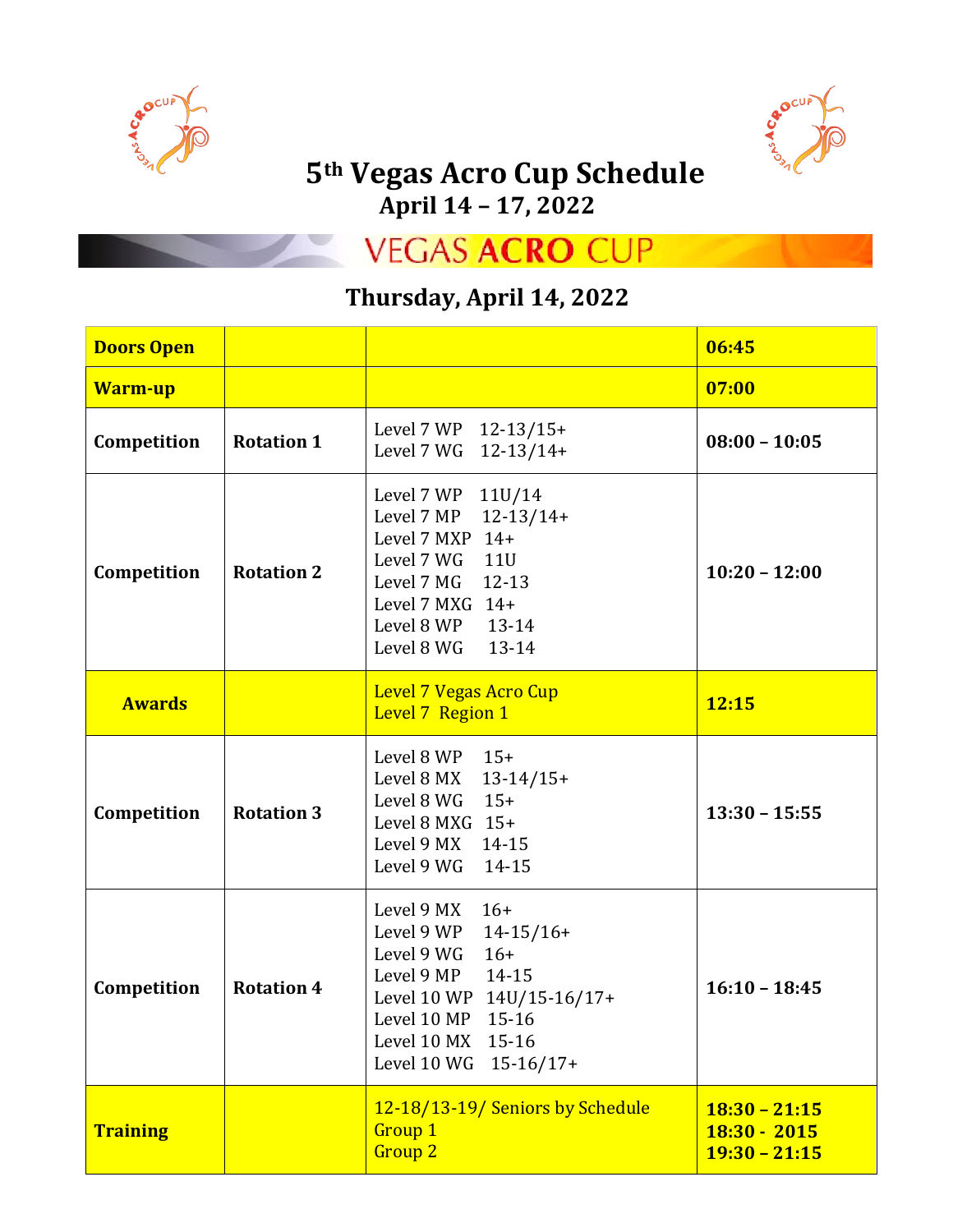### **Friday, April 15, 2022**

| <b>Doors Open</b>                   |                                     |                                                             | 07:30                 |
|-------------------------------------|-------------------------------------|-------------------------------------------------------------|-----------------------|
| <b>Warm-up</b>                      |                                     |                                                             | 07:45                 |
| Competition                         | <b>Rotation 5</b>                   | All Level 8                                                 | $08:45 - 11:00$       |
| Competition                         | <b>Rotation 6</b>                   | All Level 9                                                 | $11:20 - 13:15$       |
| <b>Awards</b>                       |                                     | Level 8/Level 9 Vegas Acro Cup<br>Level 8/Level 9 Region 1  | <b>13:30</b>          |
| Competition                         | <b>Rotation 7</b>                   | All Level 10<br>All 11/16                                   | $14:45 - 16:30$       |
| <b>Awards</b>                       |                                     | <b>All Level 10 Vegas Acro Cup</b><br>All Level 10 Region 1 | $16:30 - 17:15$       |
| <b>Opening</b><br><b>Ceremonies</b> | <b>Opening</b><br><b>Ceremonies</b> | Line up for Opening Ceremony<br><b>Opening Ceremony</b>     | <b>16:50</b><br>17:15 |
| Competition                         | <b>Rotation 8</b>                   | All 12-18                                                   | $17:45 - 19:35$       |
| Competition                         | <b>Rotation 9</b>                   | All 13-19/Seniors                                           | $19:45 - 20:31$       |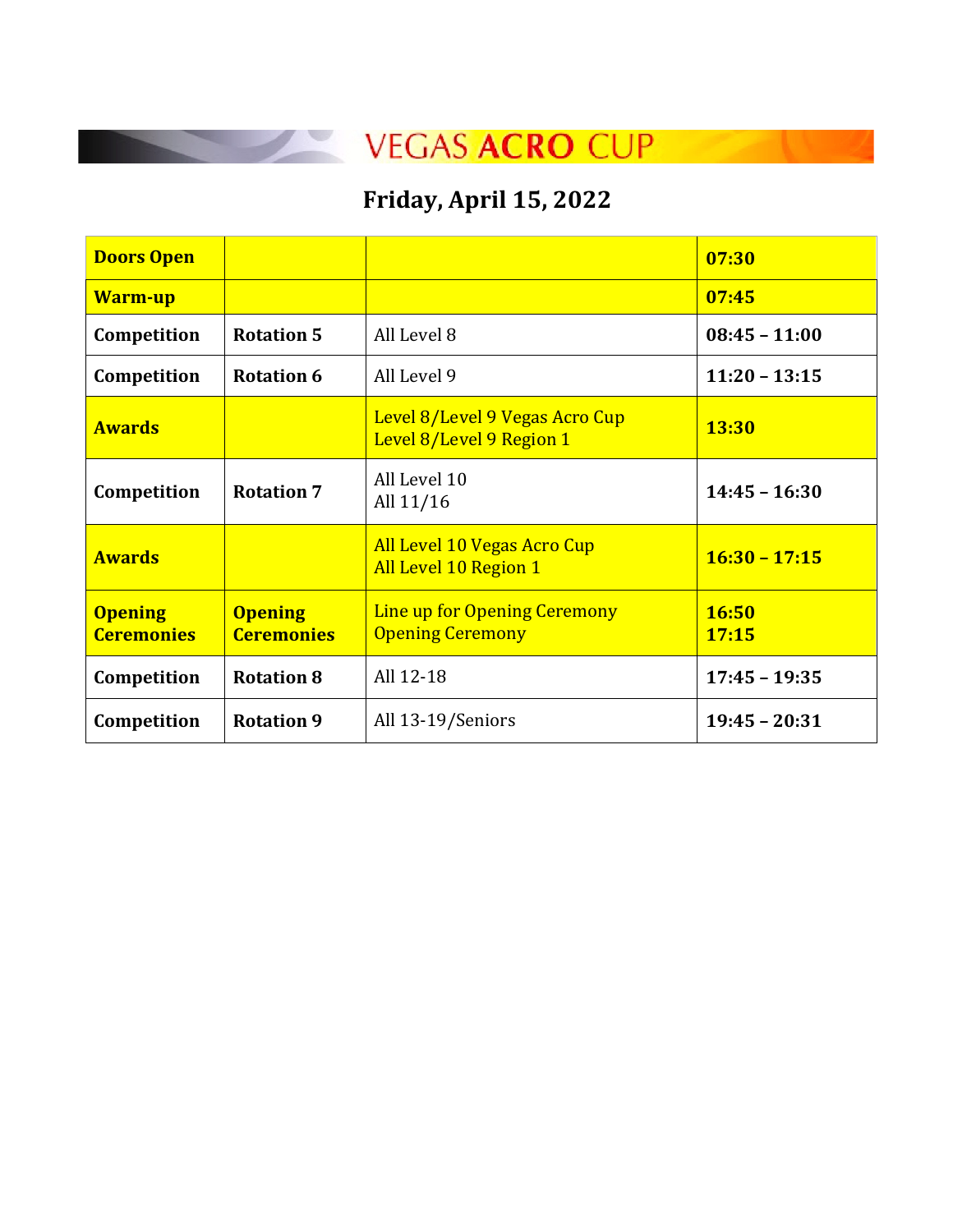

## **Saturday, April 16, 2022**

| <b>Doors Open</b> |                              |                                                                                                                                                                                                                                                                                                                   | 06:45                                                 |
|-------------------|------------------------------|-------------------------------------------------------------------------------------------------------------------------------------------------------------------------------------------------------------------------------------------------------------------------------------------------------------------|-------------------------------------------------------|
| <b>Warm Up</b>    |                              |                                                                                                                                                                                                                                                                                                                   | $07:00 - 07:45$                                       |
| Competition       | <b>Rotations</b><br>10/11/12 | <b>All Blocks</b><br><b>Rotation 10 Panel A</b><br>Xcel Blocks Bronze 8U/10+<br>Xcel Blocks Silver 11<br><b>Rotation 11 Panel B</b><br>Xcel Bronze 9U<br>Xcel Silver 10<br>Xcel Silver 12+<br><b>Rotation 12 Panel C</b><br>Xcel Blocks Gold 13U/14+<br><b>Xcel Blocks Platinum</b><br><b>Xcel Blocks Diamond</b> | $07:45 - 08:40$<br>$07:46 - 08:50$<br>$07:47 - 09:05$ |
| Competition       | <b>Rotation 13</b>           | All Level 4/5                                                                                                                                                                                                                                                                                                     | $09:15 - 11:30$                                       |
| Competition       | <b>Rotation 14</b>           | All Level 6                                                                                                                                                                                                                                                                                                       | $11:50 - 13:50$                                       |
| <b>Awards</b>     |                              | <b>All Blocks Vegas Acro Cup</b><br>All Level 4/5/6 Vegas Acro Cup<br><b>All Blocks Region 1</b><br>All Level 4/5/6 Region 1                                                                                                                                                                                      | $14:00 - 15:30$                                       |
| Competition       | <b>Rotation 15</b>           | All 11-16                                                                                                                                                                                                                                                                                                         | $15:30 - 16:05$                                       |
| Competition       | <b>Rotation 16</b>           | All 12-18                                                                                                                                                                                                                                                                                                         | $16:30 - 18:15$                                       |
| Competition       | <b>Rotation 17</b>           | All $13 - 19$ /Seniors                                                                                                                                                                                                                                                                                            | $18:25 - 19:30$                                       |
| <b>Banquet</b>    |                              | (Doors open after competition is over)                                                                                                                                                                                                                                                                            | 19:30                                                 |